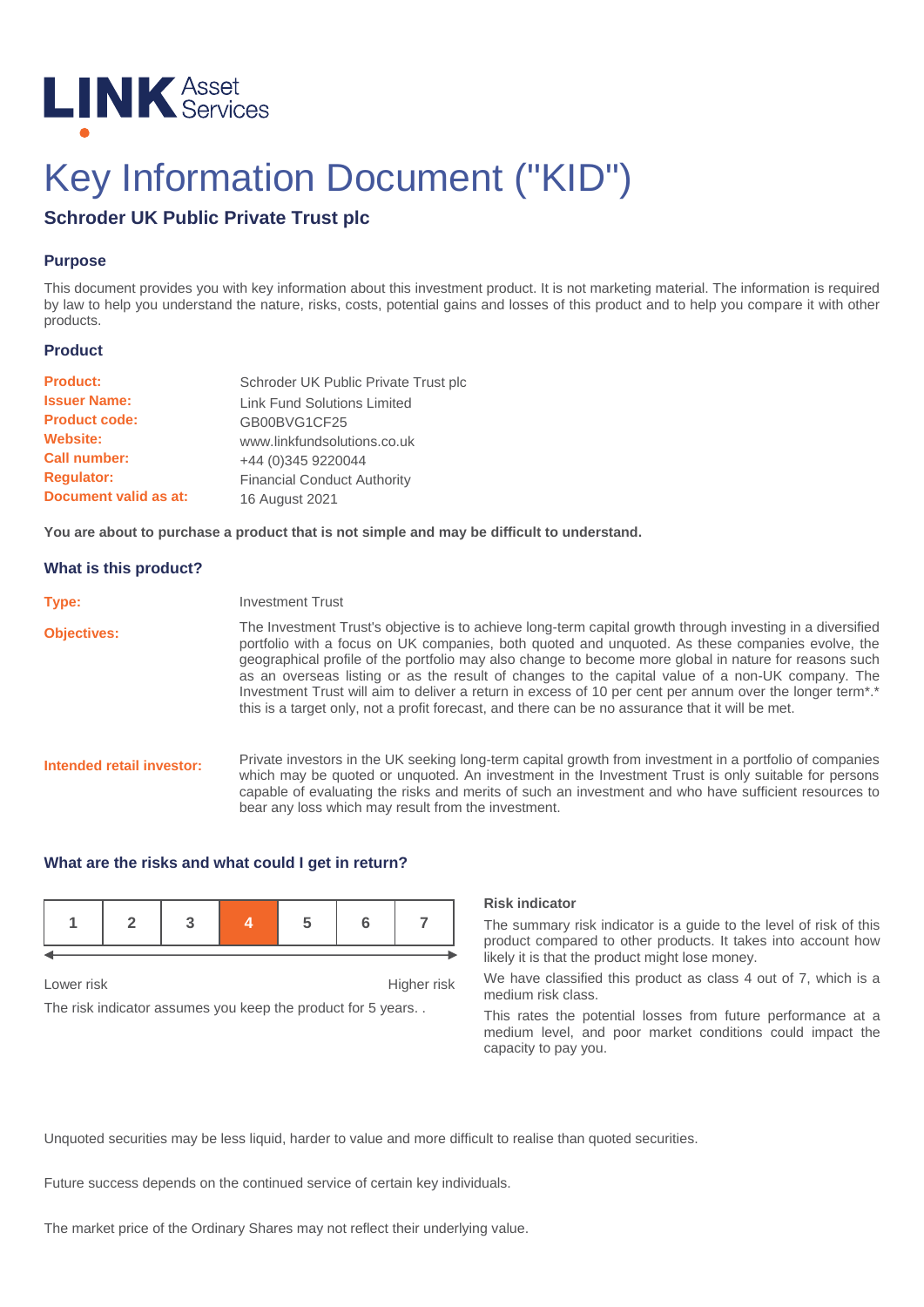This product does not include any protection from future market performance so you could lose some or all of your investment.

If we are not able to pay you what is owed, you could lose your entire investment.

### **Performance scenarios**

| <b>Investment 10000 GBP</b> |                                     |              |              |                                            |
|-----------------------------|-------------------------------------|--------------|--------------|--------------------------------------------|
|                             |                                     | 1 year       | 3 years      | 5 years<br>(recommended<br>holding period) |
| Stress scenario             | What might you get back after costs | 3522.39 GBP  | 5 157.6 GBP  | 4 156.23 GBP                               |
|                             | Average return each year            | $-64.78%$    | $-19.8%$     | $-16.1%$                                   |
| Unfavourable scenario       | What might you get back after costs | 6568.69 GBP  | 3650.82 GBP  | 2 124.04 GBP                               |
|                             | Average return each year            | $-34.31%$    | $-28.53\%$   | $-26.64%$                                  |
| Moderate scenario           | What might you get back after costs | 8 037.14 GBP | 5 170.96 GBP | 3 326.9 GBP                                |
|                             | Average return each year            | $-19.63%$    | $-19.74%$    | $-19.76%$                                  |
| Favourable scenario         | What might you get back after costs | 9769.62 GBP  | 7 276.21 GBP | 5 176.91 GBP                               |
|                             | Average return each year            | $-2.3%$      | $-10.06\%$   | $-12.34\%$                                 |

This table shows the money you could get back over the recommended holding period, under different scenarios, assuming that you invest 10000 GBP.

The scenarios shown illustrate how your investment could perform. You can use these to compare with the scenarios of other products.

The scenarios shown are an estimate of future performance and are not an exact indicator. What you get will vary depending on how the market performs and how long you keep the investment.

The stress scenarios shows what you might get back in extreme market circumstances and it does not take into account the situation where are not able to pay you.

The figures shown include all the costs of the product itself, but may not include all the costs that you pay to your advisor or distributor. The figures do not take into account your personal tax situation, which may also affect how much you get back.

### **What happens if Schroder UK Public Private Trust plc, Link Fund Solutions Limited, or a market counterparty are unable to pay out?**

The Investment Trust does not include any protection from future market performance, so you could lose some or all of your investment.If the Investment Trust is not able to pay you what is owed, you could lose your entire investment.

# **What are the costs?**

#### **Costs over Time**

The Reduction in Yield (RIY) shows the impact of the total costs you pay on the investment return you might get. The total costs take into account one-off, ongoing and incidental costs.

The costs shown here are the cumulative costs of the product itself, for three different holding periods. The figures assume you invest 10,000 GBP. The figures are estimates and may change in the future.

The person selling or advising you about this product may charge you other costs. They will provide you with information about these costs, and show you the impact that all costs will have on your investment over time.

| Investment 10000 GBP            |           | If you cash in after 1 year If you cash in after 3 years | If you cash in after 5 years |
|---------------------------------|-----------|----------------------------------------------------------|------------------------------|
| <b>Total costs</b>              | 51.61 GBP | 100.26 GBP                                               | 108.21 GBP                   |
| Impact on return (RIY) per year | $0.52\%$  | $0.52\%$                                                 | 0.52%                        |